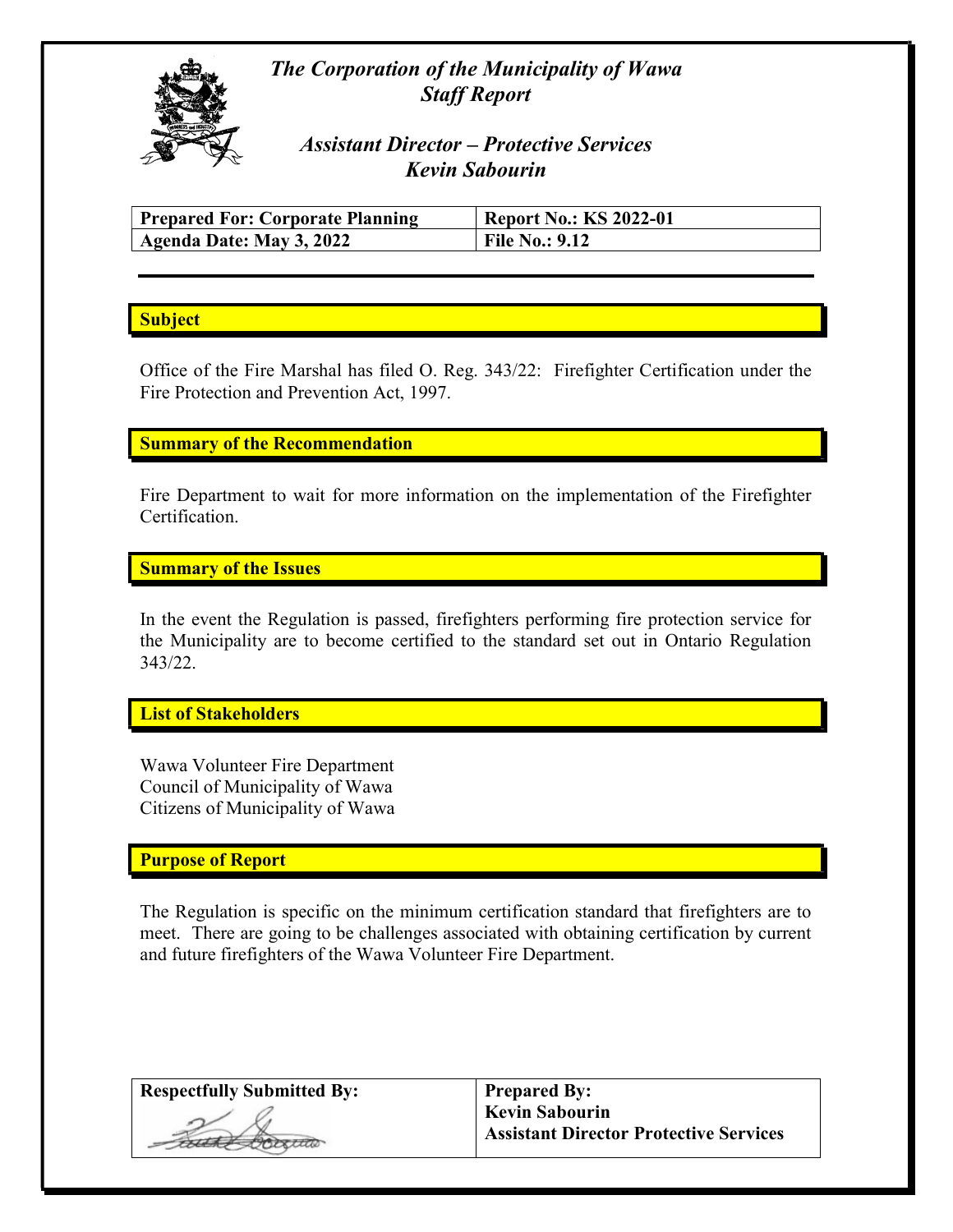#### **Analysis**

Let me start by saying that the concept of having all firefighters certified to a standard is admirable. The implementation of the mandate then begs the question "How will the plan be executed?". There is a desire to have a certified standard for all firefighters, the issue is not having a standard to guide training plans or how to execute the plan.

The challenges that arise are with the execution of the mandate and availability to provide instructors for training, electronic testing and availability of evaluators or proctors to test firefighters.

The certified standard will affect the ability to recruit new firefighters to the fire department. Potential new firefighter recruits will have to commit to 80 hours academic training, 80 hours skill training and 8 hours of testing to become a certified firefighter. This information will most likely deter individuals to become a volunteer firefighter.

Volunteer firefighters commit to training and responding to emergency situations while sacrificing time from family, friends and special personal events (birthdays, anniversaries and holidays). This mandate will be asking firefighters to commit to more time to attend practical courses, away from home and doing online academic training. You are asking firefighters to give up their vacation time or possibly having to request leave from work without pay.

Our volunteer firefighters are individuals who are willing to learn how to fight a fire, how to extricate a person trapped in a wreck and are willing to help their own community in mitigating an emergency situation. They do this not to earn a living but as a way of giving back to their community. Most of our volunteer firefighters enjoy learning and are dedicated to the practical training to acquire skills and knowledge required to perform their duties but are reluctant to participate in the classroom on the academic portion of training. The most significant factor limiting participation in academic training is the fear of failure. This fear is real to most firefighters whether it is exposing a learning disability, only having basic academic skills or failure in front of friends and peers. Firefighting is a stressful profession and now adding the additional stress to be academically and skill tested will manifest into a loss of firefighters.

#### Financial/Staffing Implications

The expense to provide the training necessary for the certification of firefighters could be alarming. Costs that could be incurred by the Municipality are travel to courses by firefighters, registration of courses at Regional Training Centres, bringing qualified OFM instructors in to teach courses, provide training to qualify in-house instructors and compensate or reimburse firefighters to attend courses.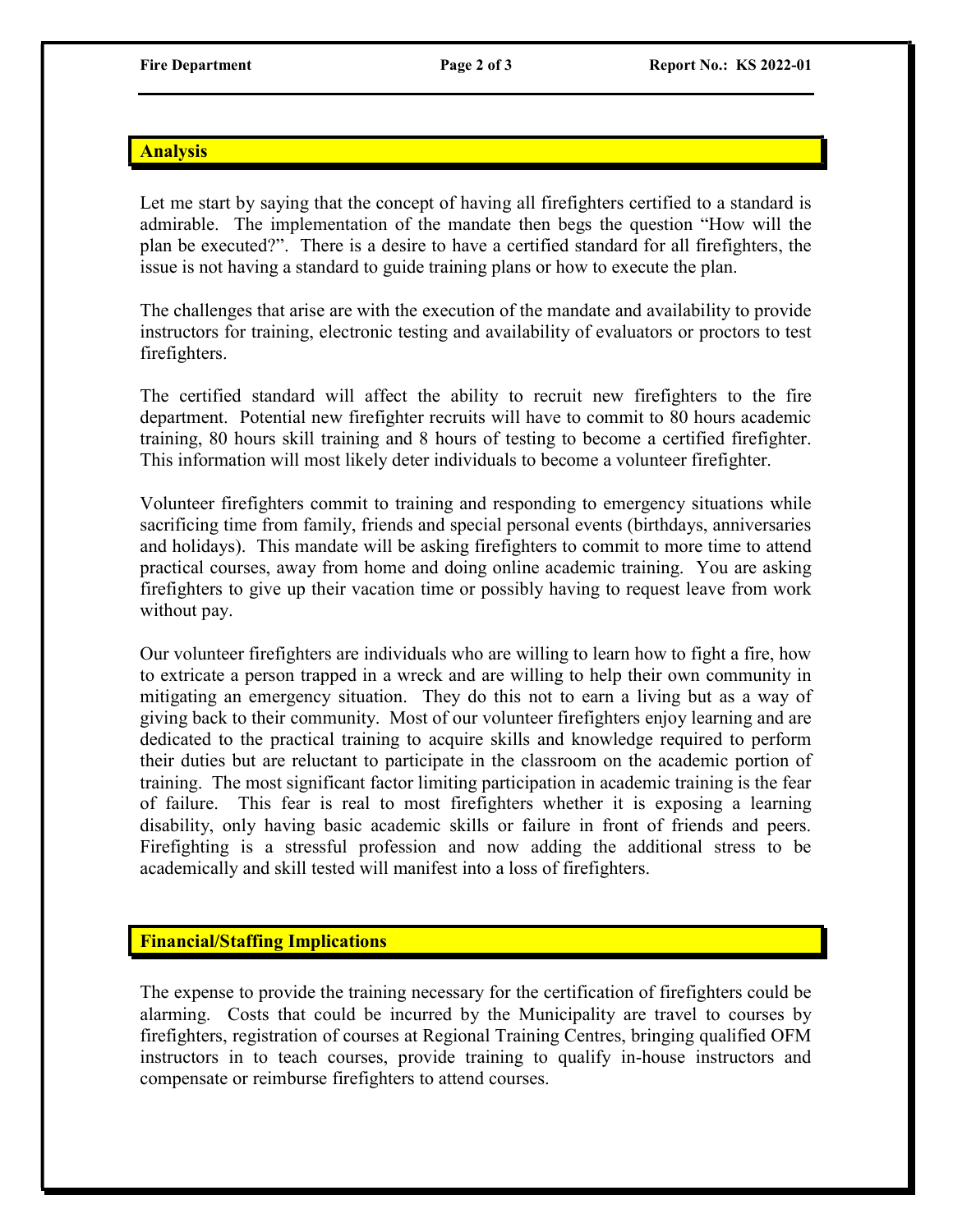## Policies Affecting Proposal

There are no policies affecting proposal.

#### **Alternatives**

Schedule OFM instructors to instruct firefighters to the minimum certification standard. (Not Recommended)

Do not schedule courses or training for firefighters. (Not Recommended)

Have couple of firefighters become qualified instructors (currently on going) to provide training to the fire department. (Recommended)

## **Conclusion**

With the filing of the Firefighter Certification regulation, there are more unanswered questions pertaining to the implementation of the concept. It is too soon to tell the implications to Municipalities and what is involved around this Regulation.

**Recommendation** 

Continue with having a couple of current firefighters to train to become instructors. Wait until the Ontario Fire Marshal provides documentation and direction on process to become certified.

#### **Attachments**

None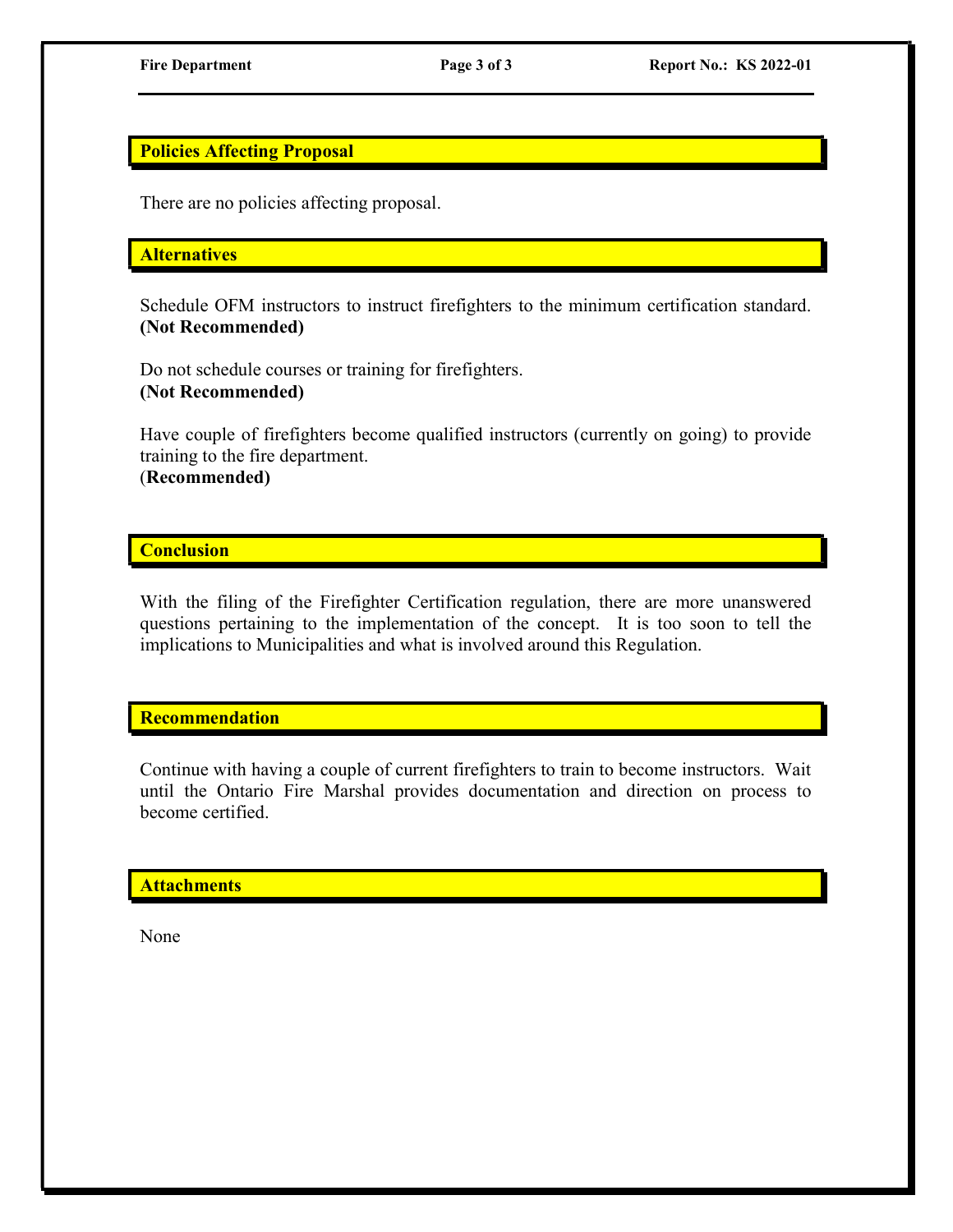**Ministry of the Solicitor General**

**Office of the Fire Marshal** 

25 Morton Shulman Avenue Toronto ON M3M 0B1 Tel: 647-329-1100 Fax: 647-329-1143

**Ministère du Solliciteur général**

**Bureau du commissaire des incendies**

25, avenue Morton Shulman Toronto ON M3M 0B1 Tél.: 647-329-1100 Téléc.: 647-329-1143



| <b>MEMORANDUM TO:</b> | Heads of Council / Chief Administrative Officers  |
|-----------------------|---------------------------------------------------|
| FROM:                 | Tim Beckett<br><b>Acting Ontario Fire Marshal</b> |
| DATE:                 | April 14, 2022                                    |
| SUBJECT:              | O. Reg. 343/22: Firefighter Certification         |

Dear Heads of Council and Chief Administrative Officers,

I am writing to provide an update on the work that we have been doing on firefighter certification under the *[Fire Protection and Prevention](https://www.ontario.ca/laws/statute/97f04) Act, 1997*.

I am pleased to let you know that O. Reg. 343/22: Firefighter Certification has been filed under the Act. It is available on e-Laws [here.](https://www.ontario.ca/laws/regulation/r22343?search=343%2F22)

Throughout the consultation period, we received tremendous feedback and support from municipalities, fire chiefs, and partner associations including the Ontario Association of Fire Chiefs, Ontario Professional Fire Fighters Association and the Fire Fighters Association of Ontario. The Office of the Fire Marshal (OFM) has been working collaboratively with all partners to understand the regulation and how the OFM can best support departments at the local level throughout the implementation period.

The final regulation reflects changes related to exceptions, transition, and certification standards in response to feedback received during the Regulatory Registry posting period and during the municipal technical briefings. This feedback assisted in finalizing the firefighter certification regulation, which provides flexibility for local municipalities, while supporting firefighter and public safety.

With this regulation, we are not asking that firefighters train to higher levels than they already are. Certification is a process of verification, ensuring that a firefighter is trained to the standard they are required to perform, as set out in the level of service determined by a municipal council or territory without municipal organization.